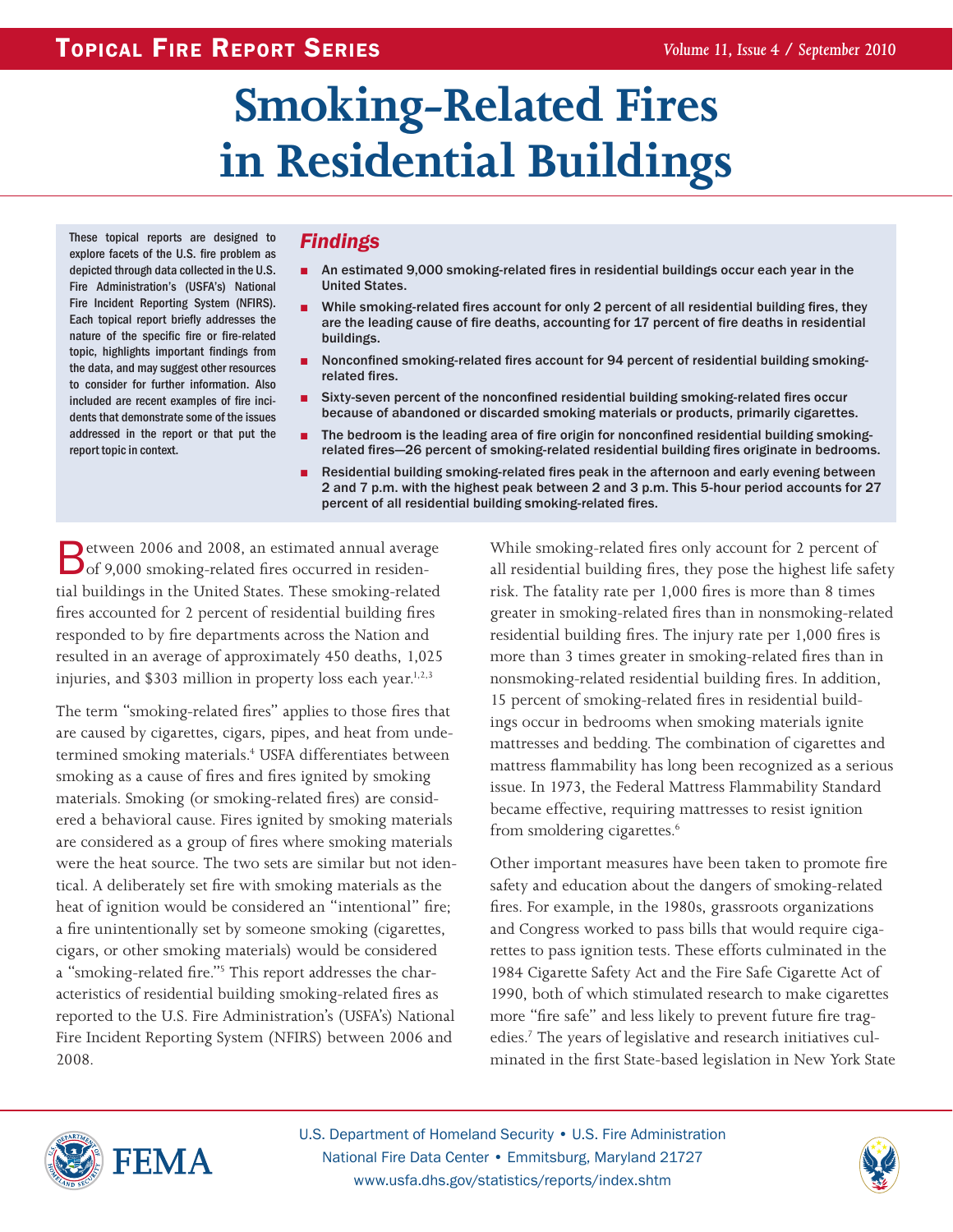to establish what are called "ignition propensity" standards cigarettes. Since the New York State legislation was enacted in 2003, all 50 States have adopted fire-safe cigarette regulations with the last State passing legislation in March 2010. By mid-2011, all State-based fire-safe cigarette legislation will be implemented.

For the purpose of this report, the term "residential smoking fires" is synonymous with "residential building smoking-related fires" and the term "residential nonsmoking fires" is synonymous with "residential building nonsmoking-related fires." "Residential smoking fires" and "residential nonsmoking fires" are used throughout the body of this report; the findings, tables, charts, headings, and footnotes reflect the full categories, "residential building smokingrelated fires" and "residential building nonsmoking-related fires."

# *Type of Fire*

Building fires are divided into two classes of severity in NFIRS: "confined fires," which are those fires confined to certain types of equipment or objects, and "nonconfined fires," which are not. Confined building fires are small fire incidents that are limited in extent, staying within pots or fireplaces or certain other noncombustible containers.<sup>8</sup> Confined fires rarely result in serious injury or large content losses, and are expected to have no significant accompanying property losses due to flame damage.<sup>9</sup> The majority of residential smoking fires are generally larger, nonconfined fires (94 percent) as shown in Table 1. By comparison, 52 percent of all residential building fires are nonconfined fires.

# **Table 1. Residential Building Smoking-Related Fires by Type of Incident (2006-2008)**

| <b>Incident Type</b>                           | <b>Percent</b> |  |
|------------------------------------------------|----------------|--|
| Nonconfined fires                              | 94.2           |  |
| Confined fires                                 | 5.8            |  |
| Trash or rubbish fire, contained               | 5.4            |  |
| Cooking fire, confined to container<br>0.2     |                |  |
| Commercial compactor fire, confined to rubbish | 0.1            |  |
| Total                                          | 100 በ          |  |

Source: NFIRS 5.0.

Note: It is rare that confined smoking-related fires are associated with cooking and heating. Ninety-three percent of the confined smoking-related fires are from fires in trash or garbage bins.

# *Loss Measures*

Table 2 presents losses, averaged over this 3-year period, for residential smoking and nonsmoking fires.10

Overall, the fire death rate for residential smoking fires is substantially higher than that for residential nonsmoking fires—27.6 deaths per 1,000 fires versus 3.2 deaths

per 1,000 fires. The rate of fire injuries from smoking in residences is more than triple that of residential nonsmoking fires. Even when these smoking fires are confined, the injury rate is considerable at 18.5 injuries per 1,000 fires. Dollar loss from residential smoking fires is also higher than residential nonsmoking fires at nearly twice the loss per fire.

# **Table 2. Loss Measures for Smoking-Related and Nonsmoking-Related Residential Building Fires (3-year average, 2006-2008)**

| <b>Measure</b>         | <b>Residential</b><br><b>Smoking-Related</b><br><b>Fires</b> | <b>Confined</b><br><b>Residential</b><br><b>Smoking-Related</b><br><b>Fires</b> | <b>Nonconfined</b><br><b>Residential</b><br><b>Smoking-Related</b><br><b>Fires</b> | <b>Residential</b><br>Nonsmoking-<br><b>Related Fires</b> |
|------------------------|--------------------------------------------------------------|---------------------------------------------------------------------------------|------------------------------------------------------------------------------------|-----------------------------------------------------------|
| <b>Average Loss:</b>   |                                                              |                                                                                 |                                                                                    |                                                           |
| Fatalities/1,000 Fires | 27.6                                                         | 0.0                                                                             | 29.3                                                                               | 3.2                                                       |
| Injuries/1,000 Fires   | 90.1                                                         | 18.5                                                                            | 94.5                                                                               | 25.3                                                      |
| Dollar Loss/Fire       | \$23,210                                                     | \$230                                                                           | \$24,620                                                                           | \$12,700                                                  |

Source: NEIRS 5.0

Notes: 1) No deaths in a confined fire were reported to NFIRS during 2006-2008; the resulting loss of 0.0 fatalities per 1,000 fires reflects only data reported to NFIRS.

2) Average loss for fatalities and injuries is computed per 1,000 fires: average dollar loss is computed **per fire** and is rounded to the nearest \$10.

3) Nonsmoking residential building fires do not include fires of unknown cause.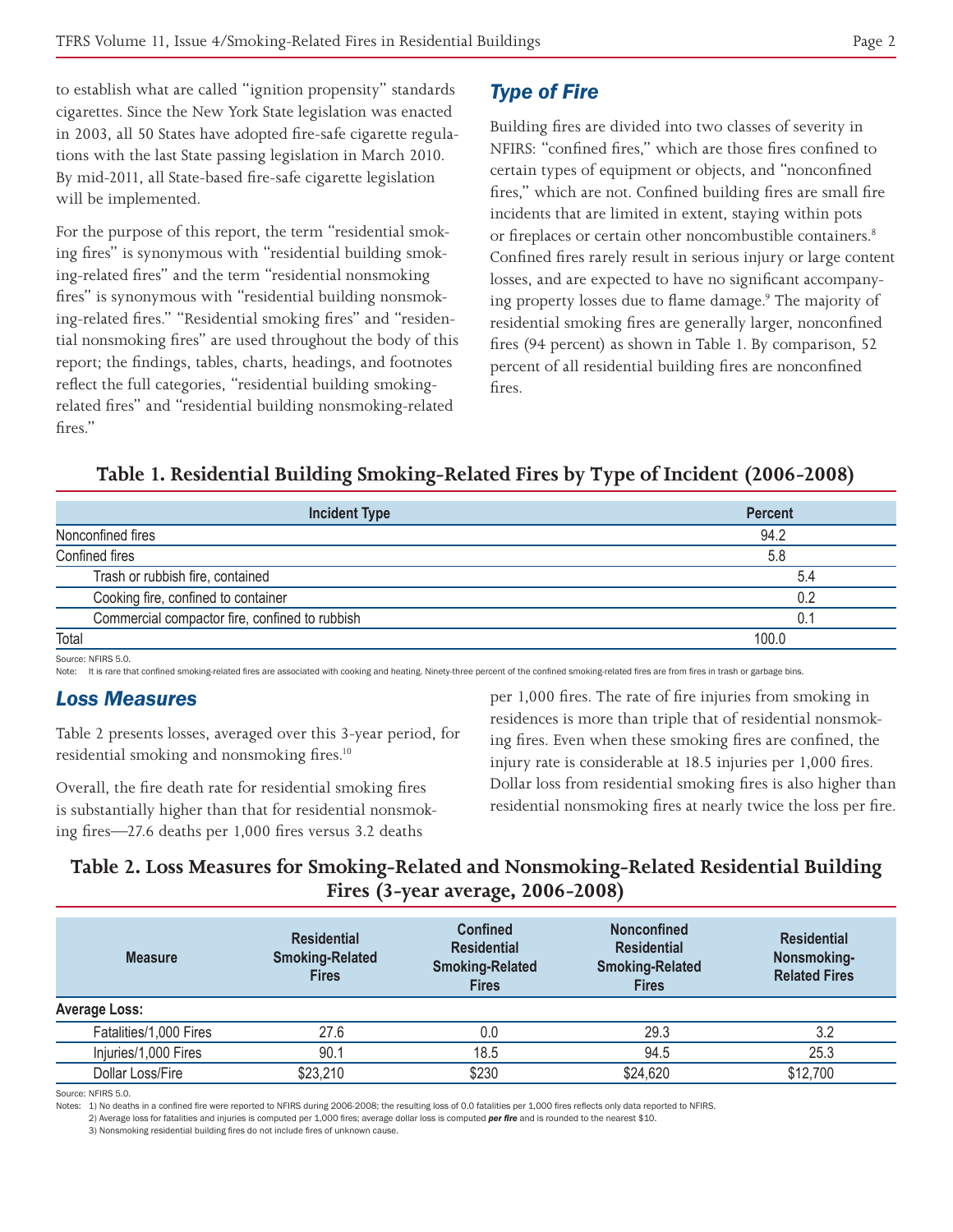## *Type of Smoking Material Involved in Residential Building Smoking-Related Fires*

Cigarettes are, by far, the leading type of smoking material involved in residential smoking fires and account for 87 percent of these fires (Table 3). Pipes or cigars are involved in the ignition of very few residential smoking fires (2 percent). The type of smoking material was undetermined in approximately 12 percent of residential smoking fires.

# **Table 3. Sources of Heat in Residential Building Smoking-Related Fires (3-year average, 2006-2008)**

| <b>Heat Source</b>                      | <b>Percent of Residential Smoking-Related Fires</b> |
|-----------------------------------------|-----------------------------------------------------|
| Cigarette                               | 86.6                                                |
| Heat from undetermined smoking material | 11.9                                                |
| Pipe or cigar                           | 1.5                                                 |
| Total                                   | 100.0                                               |

Source: NFIRS 5.0.

# *When Residential Building Smoking-Related Fires Occur*

As shown in Figure 1, residential smoking fires occur most often in the afternoon and early evening hours from 2 to 7 p.m., peaking from 2 to 3 p.m. at 6 percent. They decline

throughout the evening and early morning and reach their lowest point during the morning hours (5 to 6 a.m.). While the 5-hour peak period from 2 to 7 p.m. accounts for 27 percent of residential building smoking fires, the smoking fires that occur in the late evening and early morning hours tend to be the most deadly.<sup>11</sup>

#### **Figure 1. Residential Building Smoking-Related Fires by Time of Alarm (2006-2008)**



Source: NEIRS 5.0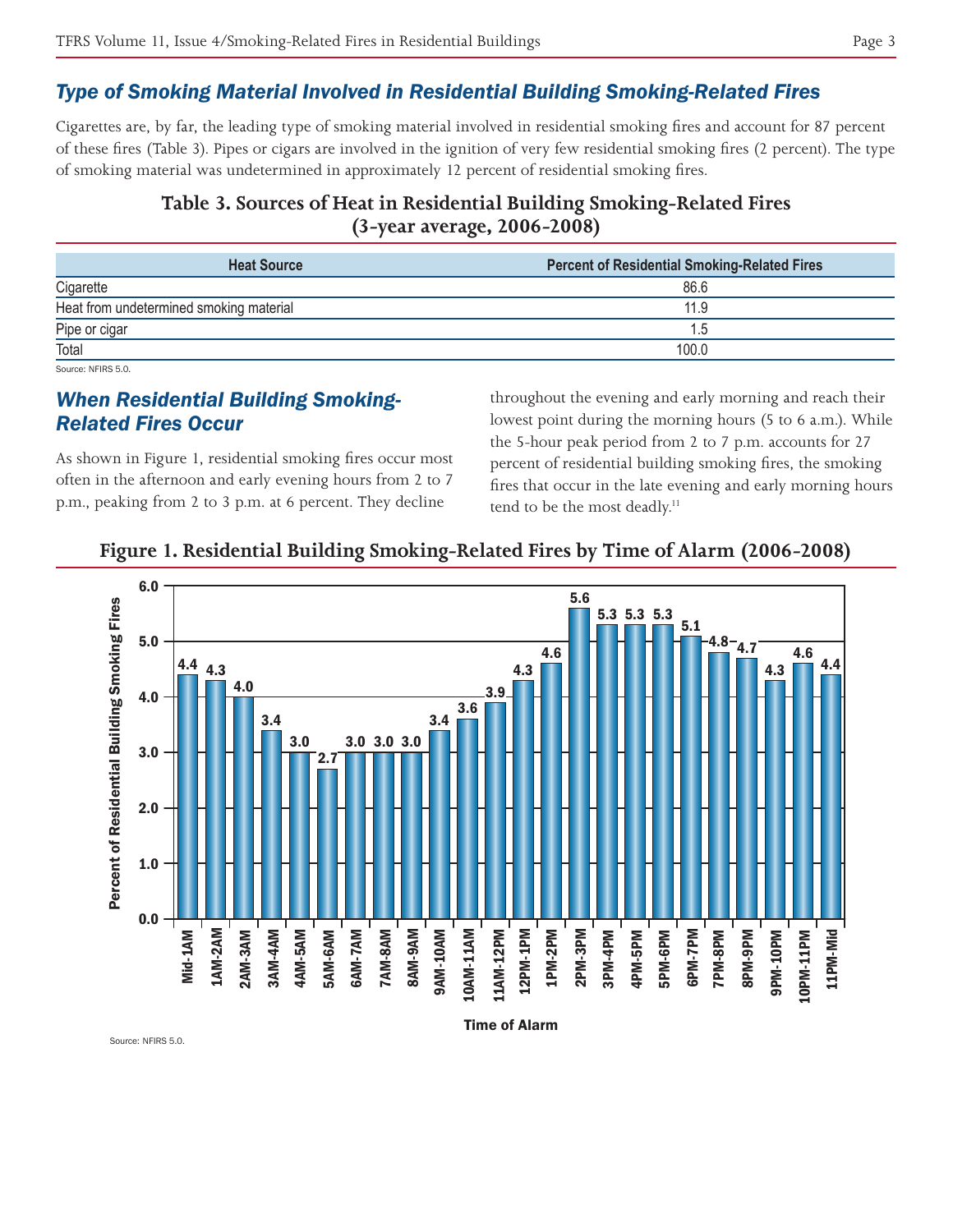The incidence of residential smoking fires peaks in March at 10 percent and declines throughout the remainder of the year (Figure 2). The percent of fires declines to the lowest point during the months of September to November. Despite fewer numbers of smoking fires in the winter

months as compared to the spring peak, more people die in residential smoking fires in the months of December, January, and February—38 percent of smoking fire deaths occur during these months.



**Figure 2. Residential Building Smoking-Related Fires by Month (2006-2008)**

# *Fire Spread in Residential Building Smoking-Related Fires*

About 39 percent of residential smoking fires are confined to the object of origin, either because the incident is an NFIRSdefined confined fire<sup>12</sup> or because the fire was confined to the object, such as an upholstered chair or sofa. Thirty-one percent of residential smoking fires extend beyond the room of origin (Figure 3).



# **Figure 3. Extent of Fire Spread in Residential Building Smoking-Related Fires (2006-2008)**

Source: NFIRS 5.0.

Note: The percent of fires that are confined to the object of origin is not the same as the percent that are defined as "confined fires." The NFIRS definition of "confined fires" is fires confined to a fire-resistant container such as a pot, fireplace, or waste container.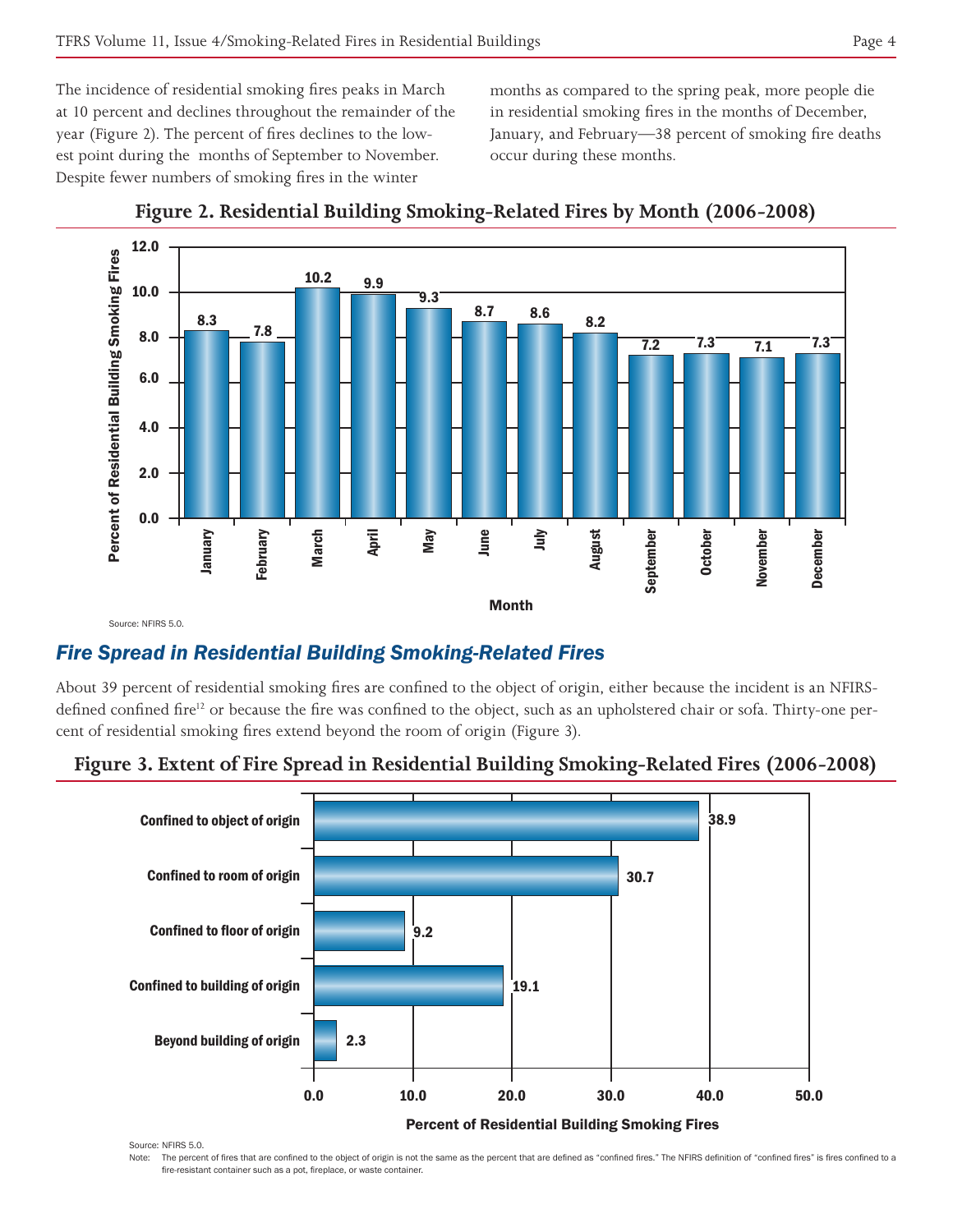# **Confined Fires**

NFIRS allows abbreviated reporting for confined fires and many reporting details of these fires are not required. As a result, data are often not reported on these fires. Because confined residential smoking fires account for only 6 percent of residential smoking fire incidents, they represent a small portion of the time of alarm profile. Confined fires are greatest during the hours of 7 to 8 p.m. when they account for 10 percent of all fires that occur during this period. Confined residential smoking fires peak in January but do not follow any trend throughout the remainder of the year.

# *Nonconfined Fires*

Nonconfined smoking fires account for 94 percent of all residential smoking fire incidents. The next sections of this Topical Report address nonconfined residential smoking fires, where detailed fire data are available.

## **Where Nonconfined Residential Building Smoking-Related Fires Start (Area of Fire Origin)**

Approximately one quarter of nonconfined residential smoking fires (26 percent) originate in bedrooms. Bedrooms are also the leading area of origin in fatal residential smoking fires (42 percent).

Exterior balconies and unenclosed porches are the second leading areas of origin of smoking fires, at 13 percent. Common rooms, including living rooms, family rooms, dens or lounge areas, (11 percent), exterior wall surfaces (6 percent), and courtyards, patios, and terraces (5 percent) account for 22 percent of all nonconfined smoking fires (Table 4).

# Table 4. Leading Areas of Fire Origin in Nonconfined Residential Building Smoking-Related **Fires (2006-2008)**

| <b>Area of Origin</b>                              | <b>Percent (Unknowns Apportioned)</b> |
|----------------------------------------------------|---------------------------------------|
| Bedrooms                                           | 25.8                                  |
| Exterior balconies, unenclosed porches             | 12.7                                  |
| Common room, den, family room, living room, lounge | 11.4                                  |
| Exterior wall surfaces                             | 57                                    |
| Courtyards, patios, terraces                       | 5.3                                   |

Source: NFIRS 5.0

#### *What Ignites First in Nonconfined Residential* **Building Smoking-Related Fires**

Twenty-four percent of the items first ignited in nonconfined residential smoking fires fall under the "soft goods, wearing apparel" category (Figure 4). This category includes clothing, mattresses, pillows, and bedding—sheets, blankets, and comforters. At 22 percent, the second leading category of items first ignited, "structural component or finish," includes exterior sidewall coverings, surfaces, and finishes, as well as structural members or framing. "Furniture" is the third leading category (20 percent).

Upholstered sofas and chairs (14 percent) and rubbish, trash, and waste (12 percent) are the specific items most often first ignited in nonconfined residential smoking fires. In bedrooms, the leading area of fire origin for nonconfined residential smoking-related fires, mattresses and pillows (31 percent) and bedding (28 percent) are the items most often first ignited.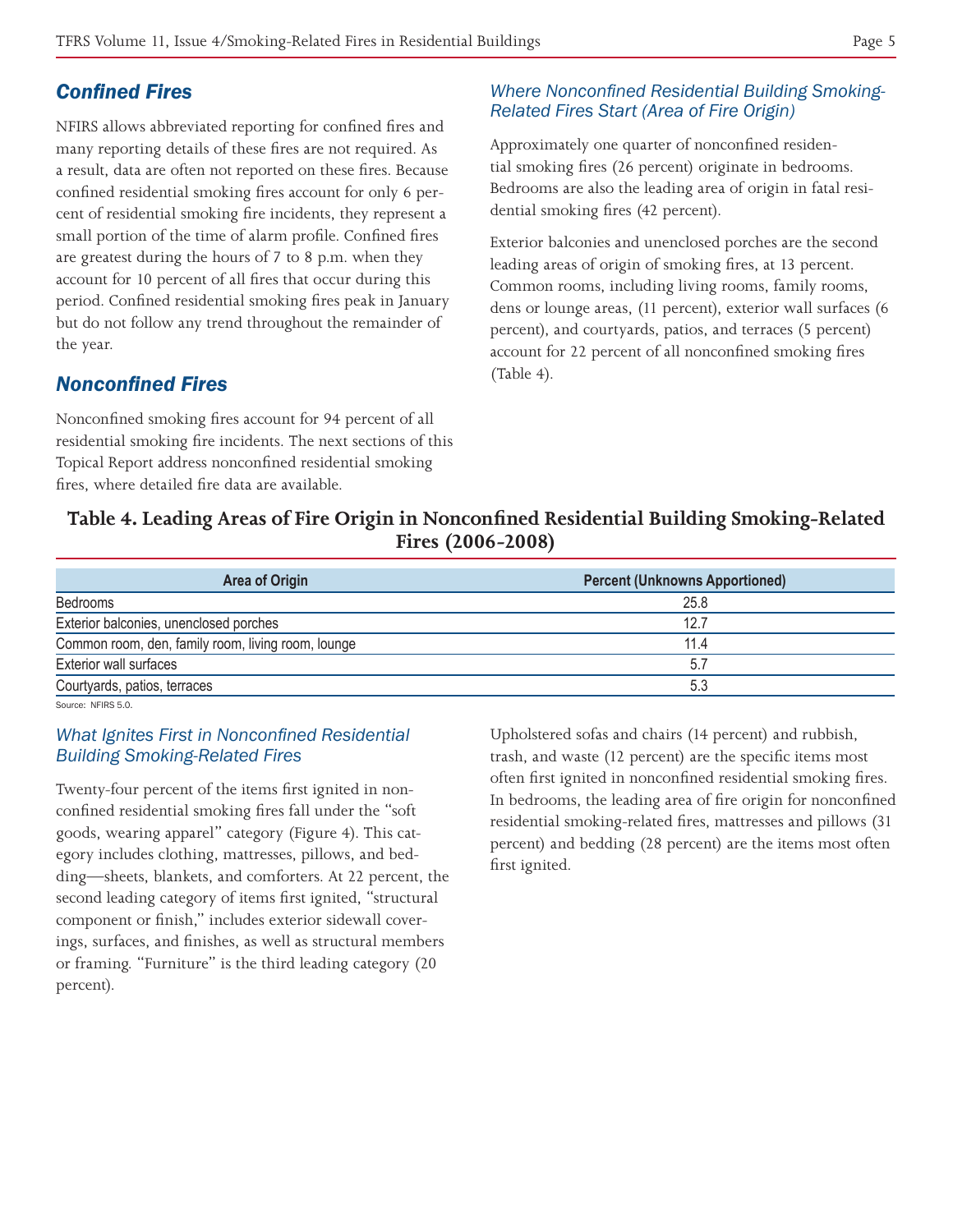# **Figure 4. Item First Ignited in Nonconfined Residential Building Smoking-Related Fires by Major Category (2006-2008)**



Source: NFIRS 5.0.

#### **Fire Spread in Nonconfined Residential Building** *Smoking-Related Fires*

Nonconfined residential smoking fires tend to remain within the confines of the room of origin, either confined to the object itself or spreading, but staying within the room of origin. The majority of nonconfined residential smoking fires, 68 percent, are limited to the object or room of fire origin (Figure 5). Nonsmoking nonconfined residential fires, by contrast, are limited to the object or room

of fire origin less often (62 percent) and tend to be larger spreading—31 percent of nonconfined residential nonsmoking fires spread to the building of origin or beyond while only 23 percent of smoking fires spread to this extent.

While smoking fires tend to be smaller than other causes of residential fires, they are still dangerous. Case in point: 43 percent of fatal nonconfined smoking residential fires never spread beyond the room of origin; only 25 percent of nonconfined nonsmoking fatal fires remain that contained.



# **Figure 5. Extent of Fire Spread in Nonconfined Residential Building Smoking-Related Fires** and Nonconfined Residential Building Nonsmoking-Related Fires (2006-2008)

Percent of Nonconfined Residential Building Fires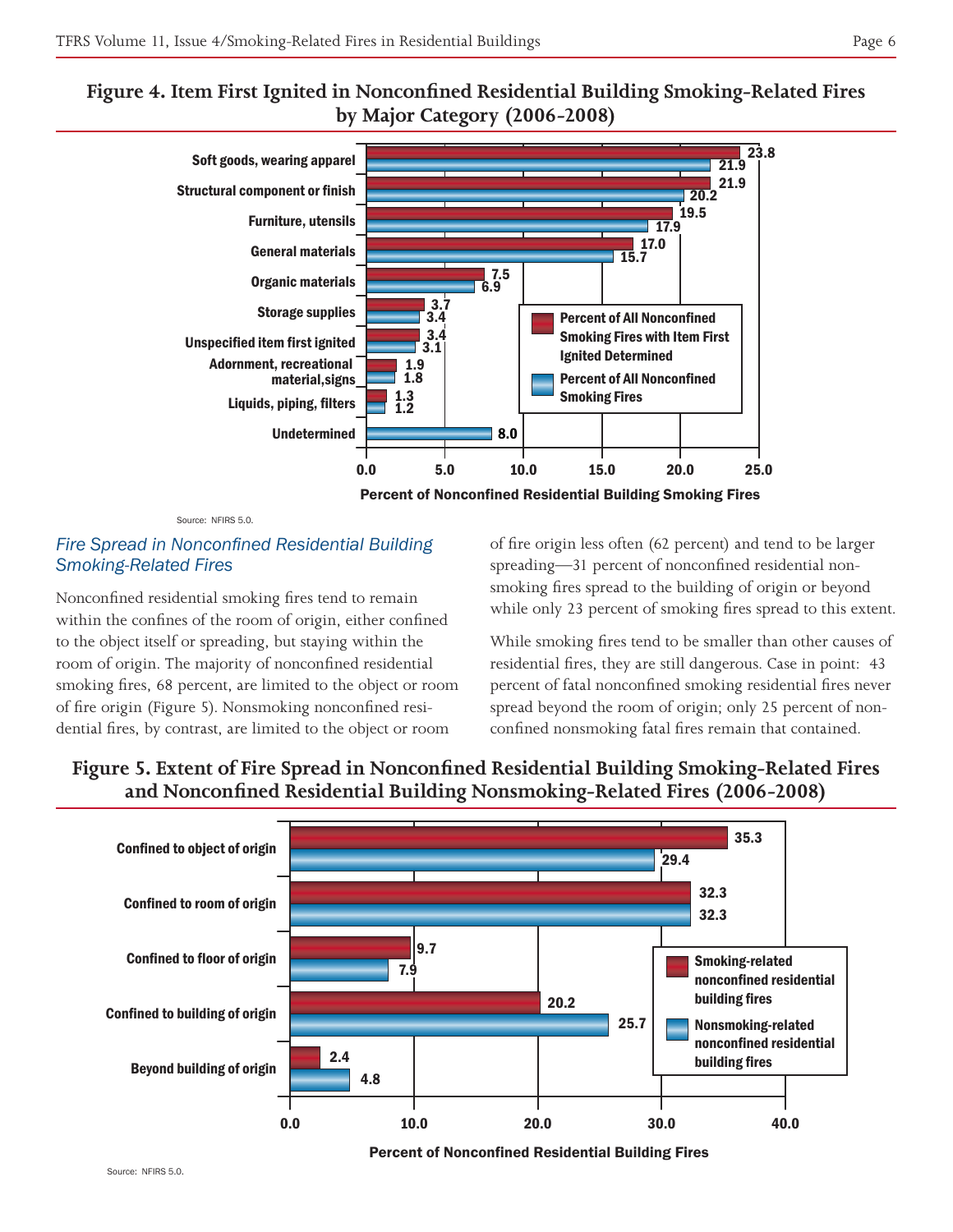#### **Factors Contributing to Ignition in Nonconfined Residential Building Smoking-Related Fires**

Table 5 shows the leading factors contributing to ignition for nonconfined residential smoking fires. These three factors were cited in 93 percent of nonconfined residential smoking fires. "Abandoned or discarded materials or products" was the leading factor contributing to ignition (67

percent) and was cited as a contributing factor more than four times the second leading factor, unspecified misuse of material or product (15 percent). The heat source too close to a combustible item contributes to the ignition of the fire in 11 percent of nonconfined residential smoking fires. Cigarettes are the primary smoking material cited as the heat source in all three factors.

**Table 5. Leading Factors Contributing to Ignition for Nonconfined Residential Building Smoking-Related Fires (Where Factor Contributing Specified, 2006-2008)** 

| <b>Factor Contributing to Ignition</b>       | <b>Percent of Nonconfined Residential Smoking-Related Fires</b><br><b>Where Contributing Factor Specified</b> |
|----------------------------------------------|---------------------------------------------------------------------------------------------------------------|
| Abandoned or discarded materials or products | 66.8                                                                                                          |
| Unspecified misuse of material or product    | 15.2                                                                                                          |
| Heat source too close to combustibles        | 10.9                                                                                                          |

Source: NFIRS 5.0.

Notes: 1) Includes only incidents where factors that contributed to the ignition of the fire were specified. 2) Multiple factors contributing to fire ignition may be noted for each incident.

# *Alerting/Suppression Systems in Residential Building Smoking-Related Fires*

#### *Smoke Alarms*

Smoke alarm data are available for both confined and nonconfined fires although for confined fires, the data are very limited in scope. Note that the data presented in Tables 6 to 8 are the raw counts from the NFIRS data set and are not scaled to national estimates of smoke alarms in residential smoking fires. In addition, NFIRS does not allow for the determination of the type of smoke alarm—that is, if the smoke alarm was photoelectric or ionization, or the

location of the smoke alarm with respect to the area of fire origin.

Overall, smoke alarms were reported as present in 53 percent of nonconfined residential smoking fires (Table 6). By comparison, smoke alarms were present in 47 percent of nonsmoking residential fires. Smoke alarms were known to be absent in 24 percent of the nonconfined residential smoking fires, and firefighters were unable to determine if a smoke alarm was present in another 23 percent of these fires. Thus, smoke alarms were potentially missing in between 24 to 47 percent of fires with the ability to spread or result in fatalities.

Table 6. Presence of Smoke Alarms in Nonconfined Residential Building Smoking-Related and **Nonsmoking-Related Fires (2006-2008)**

| Presence of<br><b>Smoke Alarms</b> | <b>Residential</b><br><b>Smoking-Related Fires</b><br>(Percent) | <b>Residential</b><br><b>Nonsmoking-Related Fires</b><br>(Percent) |
|------------------------------------|-----------------------------------------------------------------|--------------------------------------------------------------------|
| Present                            | 52.7                                                            | 47.2                                                               |
| None present                       | 24.3                                                            | 25.0                                                               |
| Undetermined                       | 23.0                                                            | 27.9                                                               |

Source: NFIRS 5.0.

Of concern are fires in residential buildings that are **not** currently or routinely occupied. While these fires are a small portion of residential smoking fires (8 percent), these occupancies—buildings under construction, undergoing major renovation, vacant, and the like—are also unlikely to have alerting and suppression systems that are in place and, if in place, that operate. Only 9 percent of smoking fires in residential buildings that are not routinely occupied were reported as having operating smoke alarms.

#### *Smoke Alarms in Occupied Housing*

One of the most important values of smoke alarms is detecting smoldering fires before they break into open flame or produce large volumes of smoke. Smoke alarms are especially useful in early detection of fires caused by cigarettes, which fit this pattern and produce sufficient smoke to be detected before they become deadly. For fatal residential smoking fires that occur at night, often after a smoker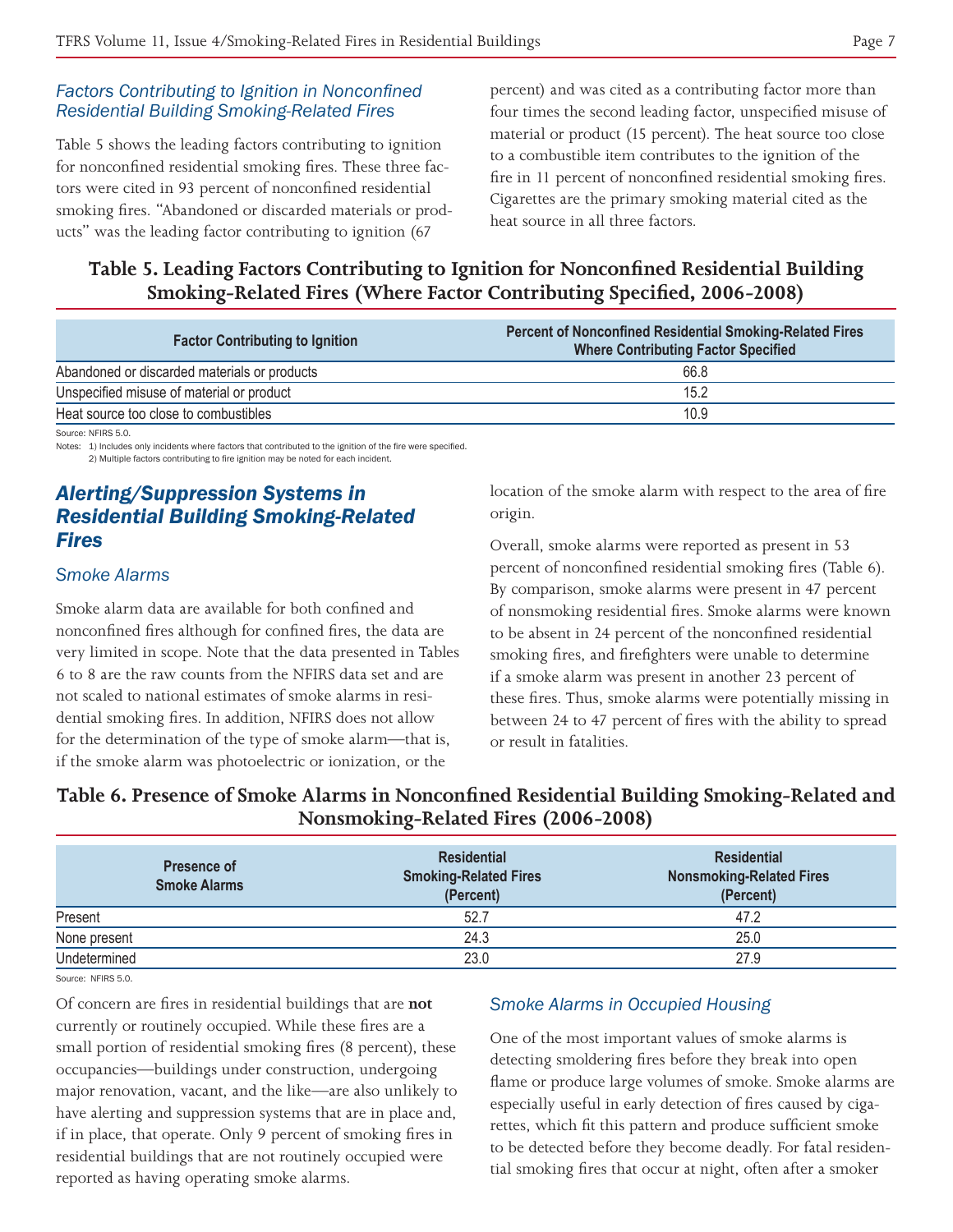has dropped a cigarette onto upholstered furniture or bedding, having a working smoke alarm can be the difference between life and death.

Smoke alarms were reported as present in 54 percent of nonconfined residential smoking fires in occupied housing (Table 7). Smoke alarms are known to have operated in 28 percent of nonconfined smoking fires in occupied housing and were known to be absent in 23 percent. Firefighters were unable to determine if a smoke alarm was present in another 23 percent of these fires. Thus, smoke alarms were potentially missing in between 23 to 46 percent of nonconfined residential smoking fires in occupied housing with the ability to spread or result in fatalities.

When operational status is considered for nonconfined residential smoking fires in occupied housing, the percentage of smoke alarms reported as present (54 percent) consists of:

- smoke alarms present and operated—28 percent;
- present, but did not operate—18 percent (fire too small, 10 percent; alarm did not operate, 8 percent); and
- present, but operational status unknown—8 percent.

When the subset of incidents where smoke alarms were reported as present is analyzed separately, smoke alarms were reported to have operated in 53 percent of the incidents. The alarms failed to operate, however, in 15 percent of the incidents. In 19 percent of this subset, the fire was too small to activate the alarm. The operational status of the alarm was undetermined in an additional 14 percent of the incidents. (Total percentage does not add to 100 due to rounding.)

Because smoking fires result in more fire deaths than any other residential fire cause, these statistics suggest the need to pay special attention to smoke alarm maintenance in smoker households. For this reason, in several prevention initiatives involving door-to-door checks on smoke alarm presence and maintenance, a smoker living in the residence is noted.13,14

| Presence of<br><b>Smoke Alarms</b> | <b>Smoke Alarm Operational Status</b>  | <b>Smoke Alarm Effectiveness</b>                              | Count  | <b>Percent</b> |
|------------------------------------|----------------------------------------|---------------------------------------------------------------|--------|----------------|
|                                    | Fire too small to activate smoke alarm |                                                               | 1,215  | 10.1           |
| Present                            | Smoke alarm operated                   | Smoke alarm alerted occupants, occupants<br>responded         | 2,498  | 20.7           |
|                                    |                                        | Smoke alarm alerted occupants, occupants<br>failed to respond | 194    | 1.6            |
|                                    |                                        | No occupants                                                  | 286    | 2.4            |
|                                    |                                        | Smoke alarm failed to alert occupants                         | 134    | 1.1            |
|                                    |                                        | Undetermined                                                  | 310    | 2.6            |
|                                    | Smoke alarm failed to operate          |                                                               | 949    | 7.9            |
|                                    | Undetermined                           |                                                               | 932    | 7.7            |
| None present                       |                                        | 2,761                                                         | 22.9   |                |
| Undetermined                       |                                        | 2,790                                                         | 23.1   |                |
| <b>Total Incidents</b>             |                                        |                                                               | 12,069 | 100.0          |

# Table 7. NFIRS Smoke Alarm Data for Nonconfined Residential Building Smoking-Related **Fires in Occupied Housing (NFIRS, 2006-2008)**

Source: NEIRS 5.0

Notes: The data presented in this table are raw data counts from the NFIRS data set. They do not represent national estimates of smoke alarms in nonconfined residential building smoking-related fires in occupied housing. They are presented for informational purposes. Total may not add to 100 percent due to rounding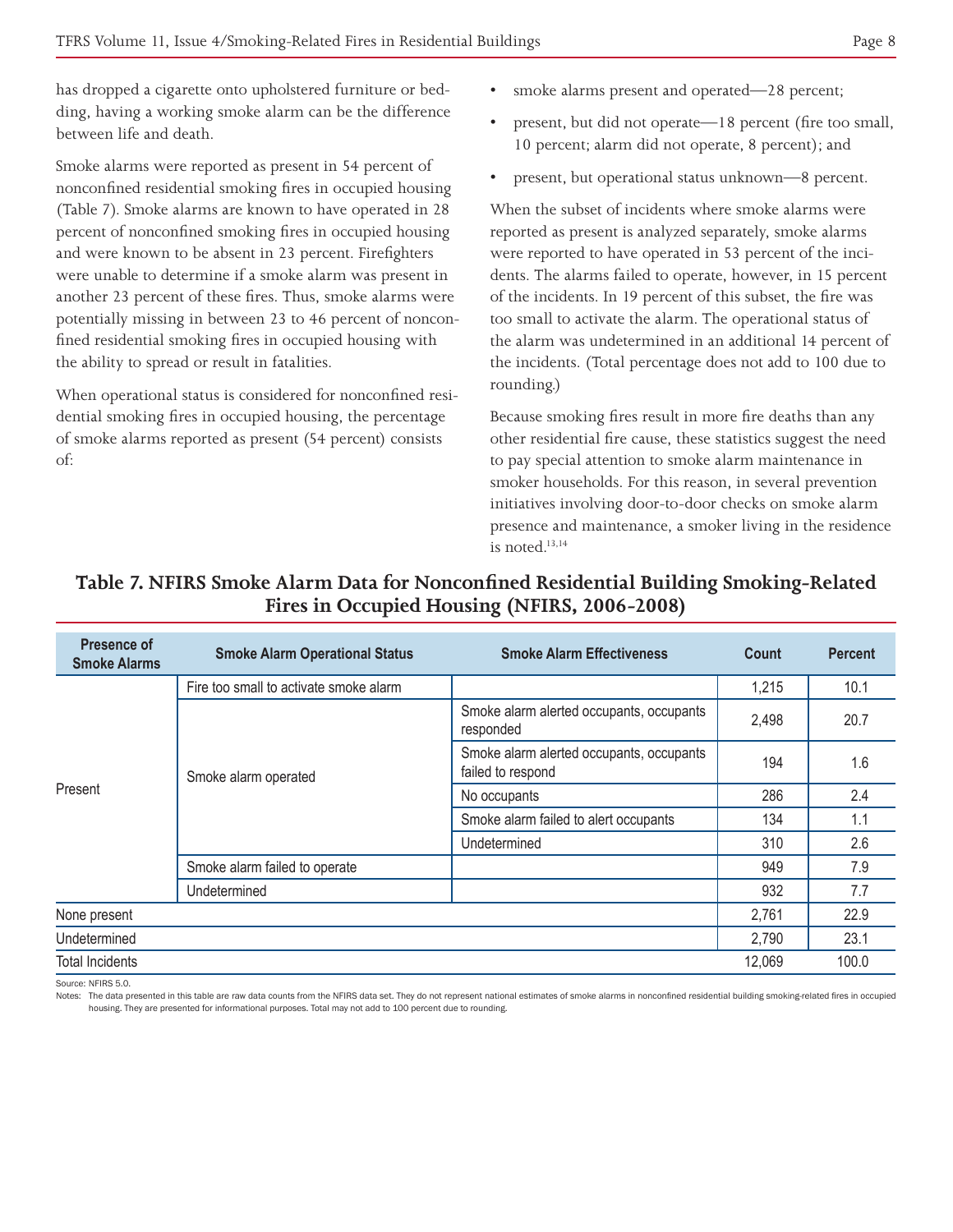#### *Smoke Alarms in Confined Fires*

Less information about smoke alarm status is collected for confined fires, but the data still give important insights. Smoke alarms operated and alerted occupants in 32 percent of confined smoking fires (Table 8). The analyses presented here do not differentiate between occupied and nonoccupied housing, as this data detail is not part of the confined fires reporting requirement (only 21 percent of confined residential smoking incidents reported this additional data). In addition, the analyses assume that confined fires are fires in occupied structures—by definition, confined fires (small fires confined to a noncombustible container) appear to imply an occupied structure as they are unlikely to be reported otherwise.

Occupants were not alerted by the smoke alarm in 30 percent of confined residential smoking fires.15 Smoke alarm effectiveness was unknown in 38 percent of confined residential smoking fires.

# **Table 8. NFIRS Smoke Alarm Data for Confined Residential Building Smoking-Related Fires (NFIRS, 2006-2008)**

| <b>Smoke Alarm Effectiveness</b>    | Count | <b>Percent</b> |
|-------------------------------------|-------|----------------|
| Smoke alarm alerted occupants       | 256   | 31.5           |
| Smoke alarm did not alert occupants | 247   | 30.4           |
| Unknown                             | 310   | 38.1           |
| Total Incidents                     | 813   | 00.0           |

Source: NFIRS 5.0.

Notes: The data presented in this table are raw data counts from the NFIRS data set. They do not represent national estimates of smoke alarms in confined residential building smoking-related fires. They are presented for informational purposes. Total may not add to 100 percent due to rounding

#### **Automatic Extinguishment Systems**

The analyses presented do not differentiate between occupied and nonoccupied housing, as few reported fires in nonoccupied housing have automatic extinguishment systems (AES) present (occupied housing accounted for 93 percent of reported residential smoking incidents with AESs). AESs were reported as present in only 3 percent of residential smoking fires in buildings not routinely occupied.

Full or partial AESs were present in 6 percent of nonconfined residential smoking fires (Table 9). The lack of an AES is not unexpected as only 3 percent of all nonconfined residential building fires have an AES present. Eighty-one percent of residential smoking fires with AES present were confined to the object or the room of origin—an important consideration for containing smoking fires as they are the leading cause of residential fatal fires. Sixty-four percent of AESs in residential smoking fires were in multifamily occupancies.

Note that the data presented in Table 9 are the raw counts from the NFIRS data set and are not scaled to national estimates of AESs in residential smoking fires.

## **Table 9. NFIRS Automatic Extinguishing System (AES) Data for Nonconfined Residential Building Smoking-Related Fires (2006-2008)**

| <b>AES Presence</b>    | Count  | <b>Percent</b> |
|------------------------|--------|----------------|
| AES present            | 810    | 6.1            |
| Partial system present | 22     | በ 2            |
| AES not present        | 11,755 | 89.1           |
| Unknown                | 603    | 4.6            |
| <b>Total Incidents</b> | 13,190 | 100.0          |

Source: NFIRS 5.0.

Notes: The data presented in this table are raw data counts from the NFIRS data set. They do not represent national estimates of AESs in nonconfined residential building smoking-related fires. They are presented for informational purposes. Totals may not add to 100 percent due to rounding.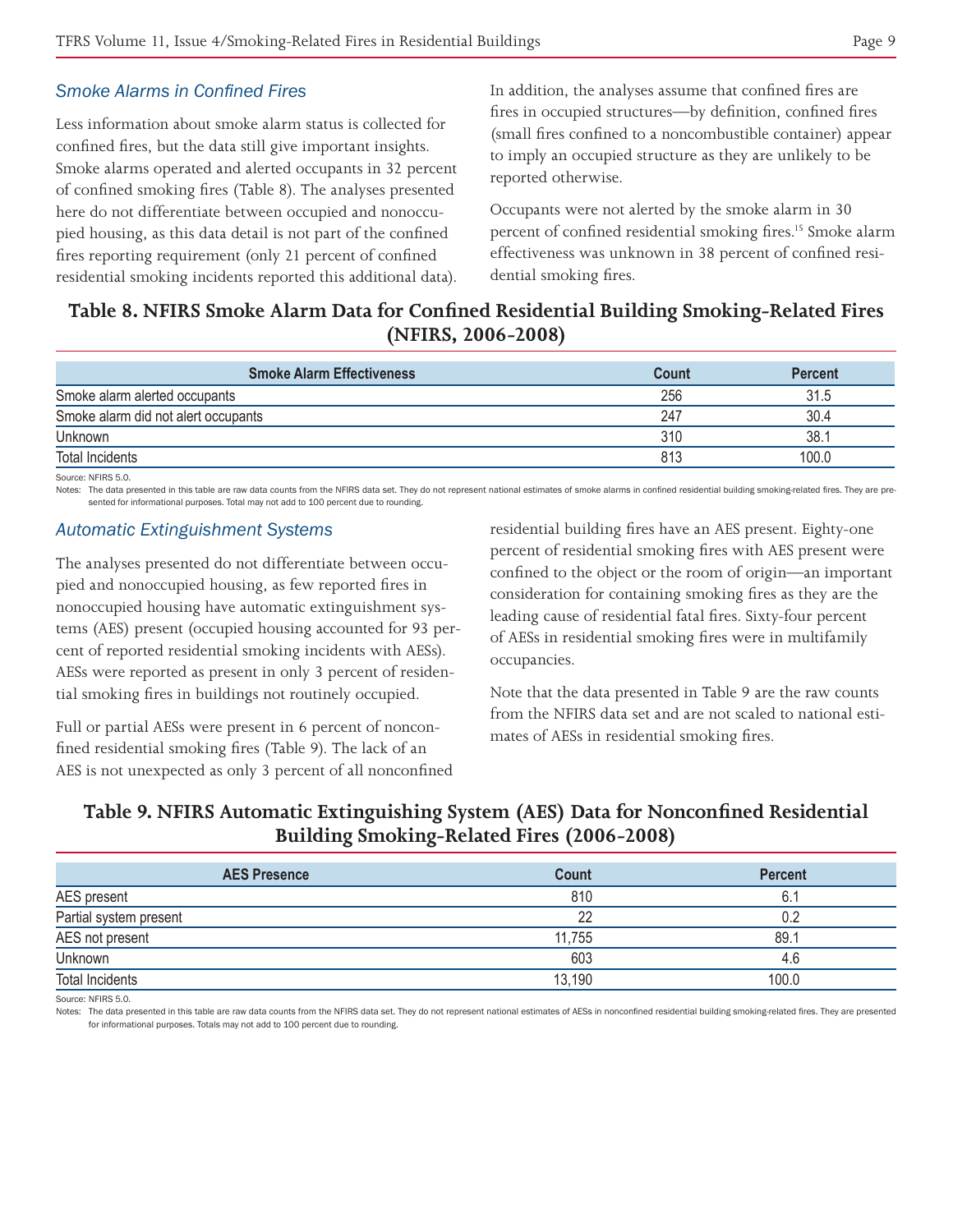# *Examples*

The following are some examples of residential smoking fires reported by the media:

- August 2008: A 78-year-old woman was killed in a fire that was caused by smoking materials, probably a cigarette, left on a sofa in a home in Potomac, MD. The home had at least three smoke alarms; however, one had no battery, another had faulty wiring, and the firefighters could not tell if the third one activated. Firefighters were able to control the blaze, rescuing the woman's son and transporting him to a local hospital to recover.<sup>16</sup>
- April 2009: A fire started by a discarded cigarette displaced 70 residents in an apartment complex in Newport News, VA. More than 60 firefighters from Newport News and neighboring town fire departments fought to control the fire. Several apartments were heavily damaged or not suitable for occupancy. The fire was deemed to be accidental and no one was hurt.<sup>17</sup>
- May 2009: A three-alarm blaze was started by a cigarette left in the bedroom of a multifamily house in Pawtucket, RI. Firefighters responded to the fire and attempted to pull a man from the burning building. Unfortunately, the fire claimed the 47-year-old man's life. The building did not have smoke alarms. Nearby residents were temporarily evacuated. A few family members and firefighters had minor injuries which were treated at the local hospital.<sup>18</sup>
- January 2010: An accidental house fire that killed a 37-year-old woman and injured 2 others in Hillcrest Heights, MD, was started by a lit cigarette. The fire started in the second-story bedroom and spread to the attic. Firefighters were able to extinguish the fire in 10 minutes<sup>19</sup>

# *Resources*

Many local and State fire departments have created successful fire safety and prevention programs geared toward reducing smoking fires. It is likely that these prevention programs, the widespread use of smoke alarms, the use of residential sprinkler systems, and safer smoking materials such as fire-safe cigarettes, have decreased the incidence of residential smoking fires. However, when residential smoking fires occur, they result in more fire fatalities than any other residential fire cause. The U.S. Fire Administration (USFA) has addressed this important issue in its public education campaign, "Smoking and Home Fires—How You Can Prevent Home Fires Caused by Smoking." Details and information on this effort can be found at http://www.usfa. dhs.gov/campaigns/smoking/.

For additional smoking fire safety information, please visit http://www.usfa.fema.gov/citizens/all\_citizens/home\_fire\_ prev/smoking.shtm.

# *NFIRS Data Specifications for Residential Building Smoking-Related Fires*

Data for this report were extracted from the NFIRS annual Public Data Release (PDR) files for 2006, 2007, and 2008. Only version 5.0 data were extracted.

Residential building smoking-related fires were defined as:

t Incident Types 111-123:

| <b>Incident</b><br><b>Type</b> | <b>Description</b>                                          |
|--------------------------------|-------------------------------------------------------------|
| 111                            | <b>Building fire</b>                                        |
| 112                            | Fires in structure other than in a building                 |
| 113                            | Cooking fire, confined to container                         |
| 114                            | Chimney or flue fire, confined to chimney or flue           |
| 115                            | Incinerator overload or malfunction, fire confined          |
| 116                            | Fuel burner/boiler malfunction, fire confined               |
| 117                            | Commercial compactor fire, confined to rubbish              |
| 118                            | Trash or rubbish fire, contained                            |
| 120                            | Fire in mobile property used as a fixed structure,<br>other |
| 121                            | Fire in mobile home used as fixed residence                 |
| 122                            | Fire in motor home, camper, recreational vehicle            |
| 123                            | Fire in portable building, fixed location                   |

Note that Incident Types 113 to 118 do not specify if the structure is a building.

Incident Type 112 is included as previous analyses have shown that Incident Types 111 and 112 are used interchangeably.

- Structure Type:
	- For Incident Types 113 to 118:
		- 1—Enclosed building,
		- 2-Fixed portable or mobile structure, and
		- Structure Type not specified (null entry).
	- For Incident Types 111,112, and 120 to 123:
		- 1—Enclosed building, and
		- 2—Fixed portable or mobile structure.
- Aid Types 3 (mutual aid given) and 4 (automatic aid given) were excluded to avoid double counting of incidents.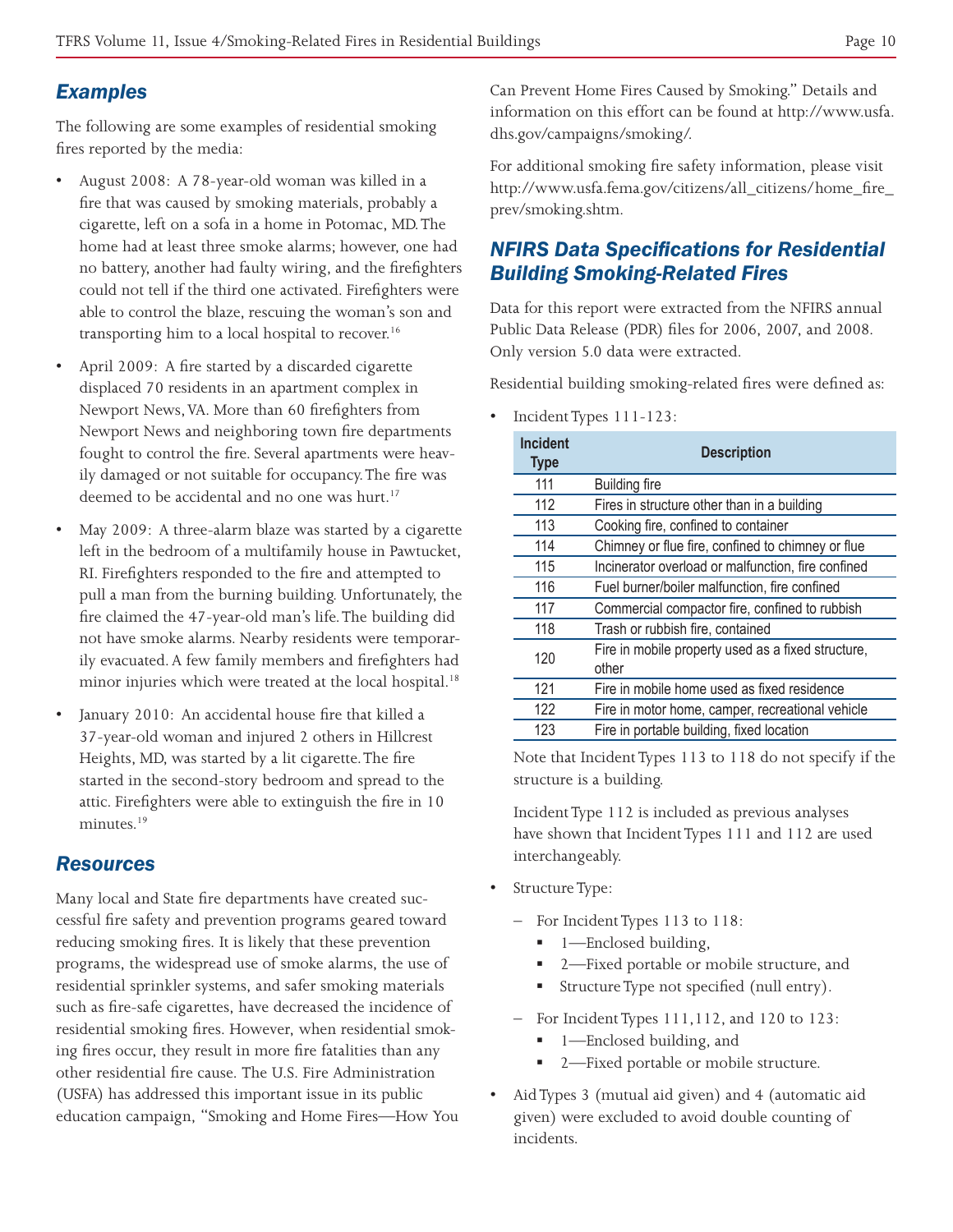Property Use 400 to 464:

| <b>Property</b><br><b>Use</b> | <b>Description</b>                         |
|-------------------------------|--------------------------------------------|
| 400                           | Residential, other                         |
| 419                           | One- or two-family dwelling                |
| 429                           | Multifamily dwelling                       |
| 439                           | Boarding/Rooming house, residential hotels |
| 449                           | Hotel/Motel, commercial                    |
| 459                           | Residential board and care                 |
| 460                           | Dormitory-type residence, other            |
| 462                           | Sorority house, fraternity house           |
| 464                           | Barracks, dormitory                        |

The USFA cause hierarchy was used to determine residential building smoking fire incidents.<sup>20</sup>

The analyses contained in this report reflect the current methodologies used by the USFA. The USFA is committed to providing the best information on the United States' fire problem and continually examines its data and methodology to fulfill this goal. Because of this commitment, data collection strategies and methodological changes are possible and do occur. As a result, analyses and estimates of the fire problem may change slightly over time. Previous analyses and estimates on specific issues (or similar issues) may have used different methodologies or data definitions and may not be directly comparable to the current ones.

To request additional information or to comment on this report, visit http://www.usfa.fema.gov/applications/ feedback/index.jsp.

#### *Notes:*

<sup>1</sup> National estimates are based on 2006-2008 native version 5.0 data from the National Fire Incident Reporting System (NFIRS) and residential structure fire loss estimates from the National Fire Protection Association's (NFPA) annual surveys of fire loss. Fires are rounded to the nearest 100, deaths to the nearest 5, injuries to the nearest 25, and loss to the nearest \$million.

<sup>2</sup> In NFIRS, version 5.0, a structure is a constructed item of which a building is one type. In previous versions of NFIRS, the term "residential structure" commonly referred to buildings where people live. To coincide with this concept, the definition of a residential structure fire for NFIRS 5.0 has, therefore, changed to include only those fires where the NFIRS 5.0 Structure Type is 1 or 2 (enclosed building and fixed portable or mobile structure) with a residential property use. Such fires are referred to as "residential buildings" to distinguish these buildings from other structures on residential properties that may include fences, sheds, and other uninhabitable structures. Confined fire incidents that have a residential property use, but do not have a structure type specified are presumed to be buildings. Nonconfined fire incidents without a structure type specified are considered to be invalid incidents (structure type is a required field) and are not included.

3 Residential buildings include, but are not limited to, one- or two-family dwellings, multifamily dwellings, boarding houses or residential hotels, commercial hotels, college dormitories, and sorority/fraternity houses.

4 For purposes of this analysis, residential building smoking-related fires are defined as those residential buildings for which the cause of the fire was determined to be smoking under the U.S. Fire Administration (USFA) cause hierarchy. It does not include intentional fires where the heat of ignition was smoking materials. The cause hierarchy can be found at http://www.usfa.fema.gov/fireservice/nfirs/tools/fire\_cause\_category\_matrix.shtm.

<sup>5</sup> For comparison, USFA estimates that approximately 15,500 residential building fires with smoking materials as the heat source occurred annually between 2006 and 2008.

6 There are two Federal flammability standards that apply to mattresses. The first, the Federal Mattress Flammability Standard (37 Fed. Reg. 11,363 (June 7, 1972)) was effective in 1973 and codified as 16 Code of Federal Regulations (CFR) Part 1632, requires that a mattress resist ignition from a smoldering heat source, specifically a cigarette. The second, Standard for the Flammability (Open Flame) of Mattress Sets (71 Fed. Reg. 13,472 (March 15, 2006)) was effective in 2007 and codified in 16 CFR Part 1633, requires that a mattress resist ignition from small-flame heat sources, such as a match, lighter, or candle.